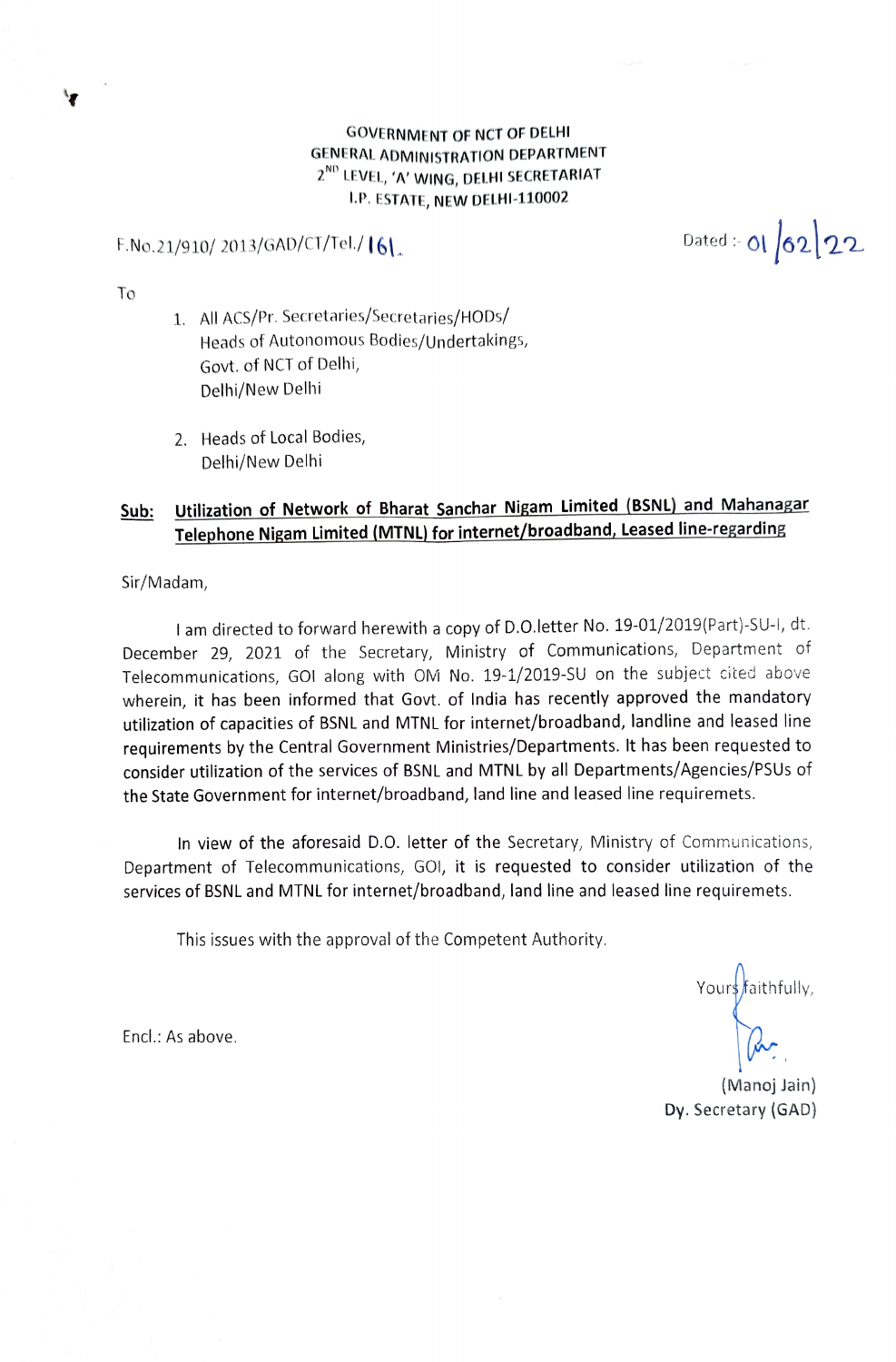**राजारामन.** भा. प्र. से. के राजारामन, भा. प्र. से.<br>सब्दे **K. Rajaraman, IAS** 06 JAN 2022 **Secretary** 

.

भारत सरकार संचार मंत्रालय रसंचार विमाग Government of India Ministry of Communications Department of Telecommunications सत्यमेव अयते D.O. No. 19-01/2019(Part)-SU-I Azadi <sub>Ka</sub> 2021 - 29th December, 2021<br><sup>Amrit</sup> Mahotsav

Dear

Twould like to draw your kind attention on the PAN India network of BSNL and MTNL, a Telecom sector PSUs and the efforts taken by the Government of India on revival of BSNL and MTNL. One of the steps is through utilization of their vast network available across the country particularly in view of data security needs.

 $502221452$ 

In line with this, Union Cabinet has approved the mandatory utilization of capacities of BSNL and MTNL for Internet/ broadband, landline and leased line requirements of the Government Ministries/Departments and other Government Undertakings/Bodies under Central Government and accordingly the decision was conveyed to State Government through OM dated 12.10.2020 (Copy enclosed.

BSNL and MTNL have been providing yeomen services to various organs of the Government including State Governments. Recent decisions of  $\overline{\text{Reg}(17)}$  the Union Cabinet to restructure them and enhance their capacity to further better their services are yielding encouraging results. Continued support of major customers like State Governments and their departments/PSUs will go a long way in providing the desired impetus.

> I shall be grateful if you kindly intervene and issue the instructions to all Departments/Ministries and other Government Undertakings/Bodies etc. of your State for mandatory utilization of the services provided by BSNL/MTNL.

 $DS - ID/349D$  Your sincerely,

Enclosure: As above

With regards,

(K. Rajaraman)

Shri Vijay Kumar Dev Chief Secretary<br>Gove*f*nment of NCT of Delhi Delhi Secretariat, Ip Estate, Delhi-110002.

संचार भवन, 20 अशोका रोड, नई दिल्ली-110001 / Sanchar Bhawan, 20, Ashoka Road, New Section 11 Tel.: +91-11-23719898, Fax: +91-11-23711514, E-mail: secy-telecton@gestin